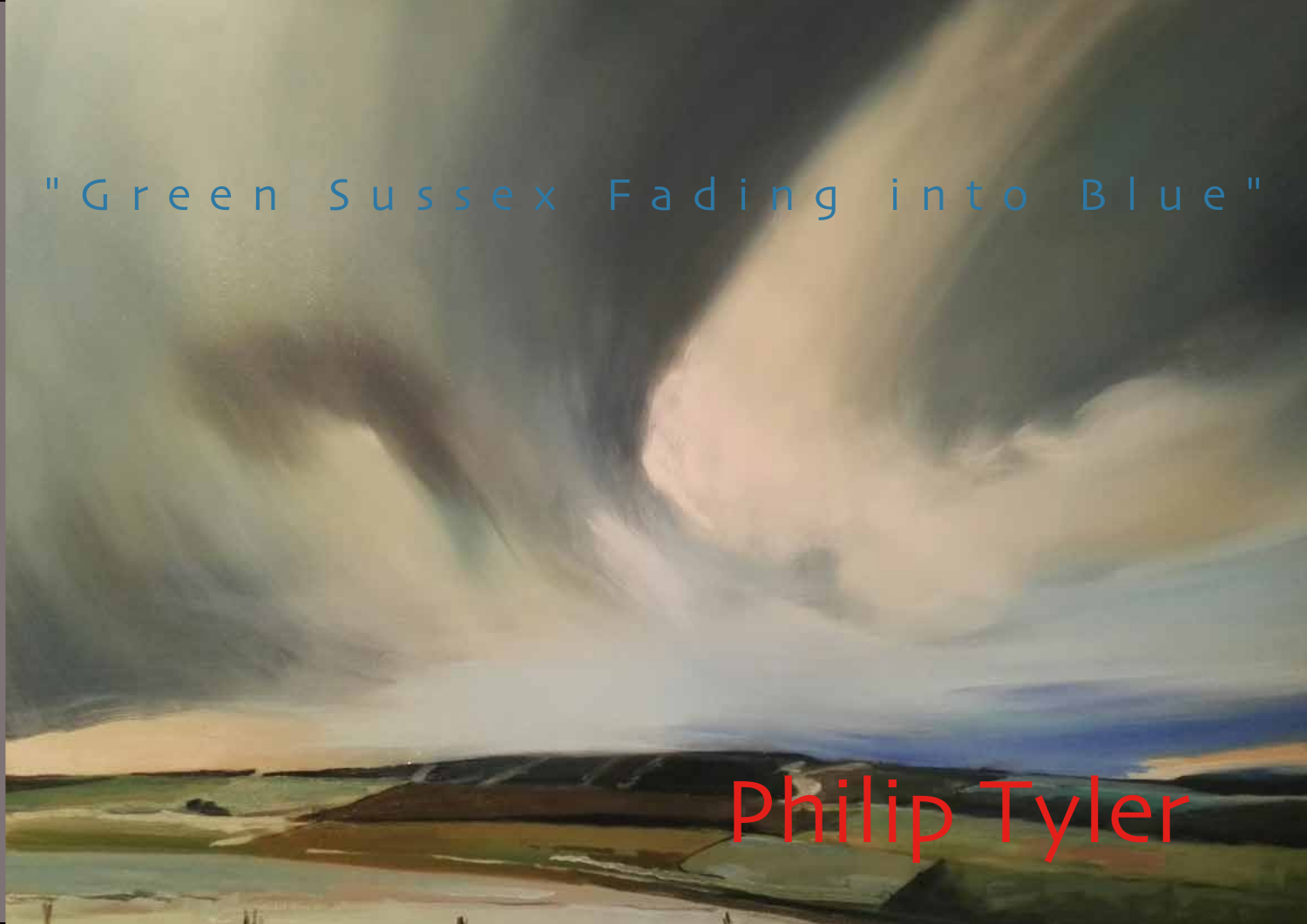



Zimmer Stewart Gallery

contemporary art in Sussex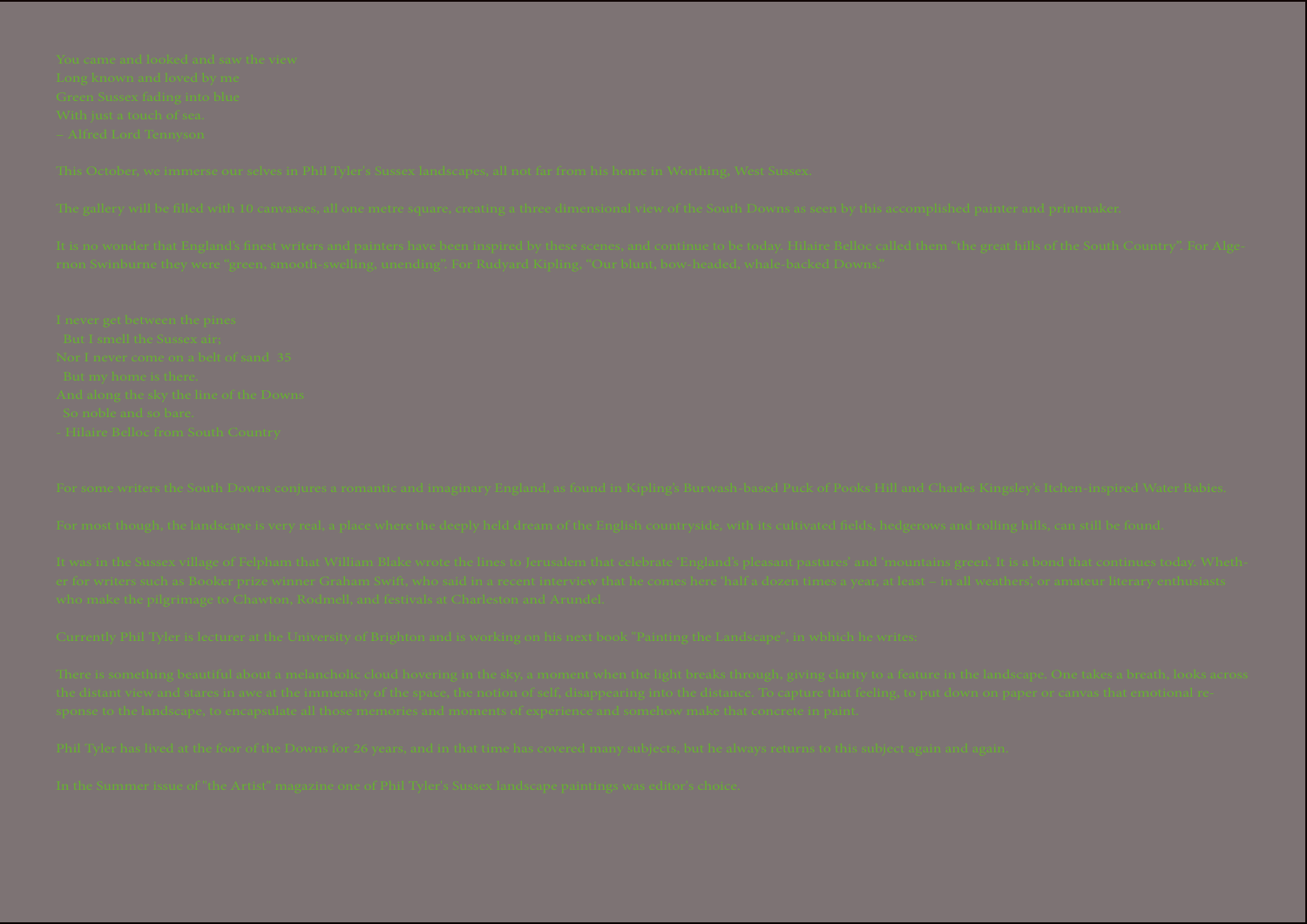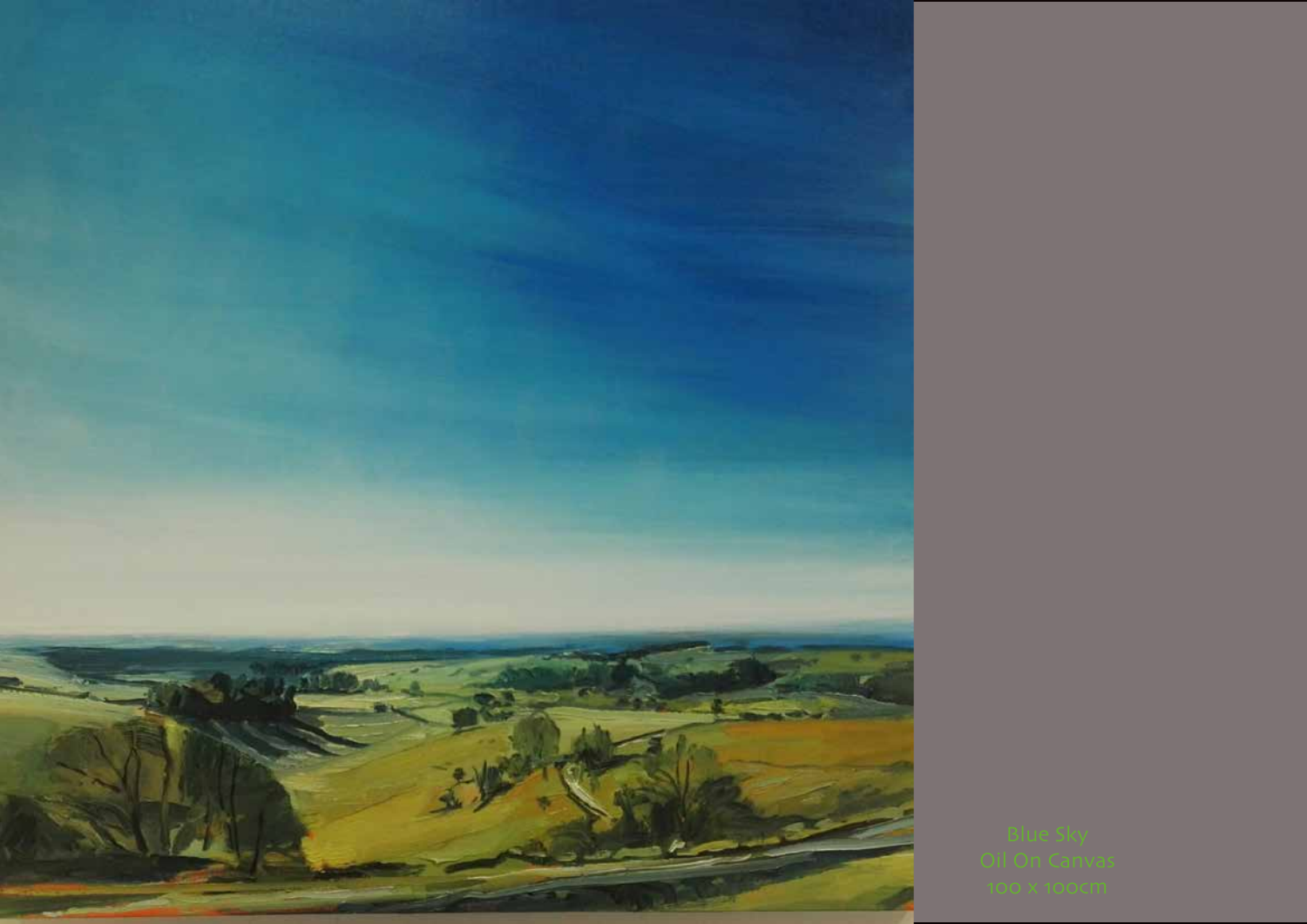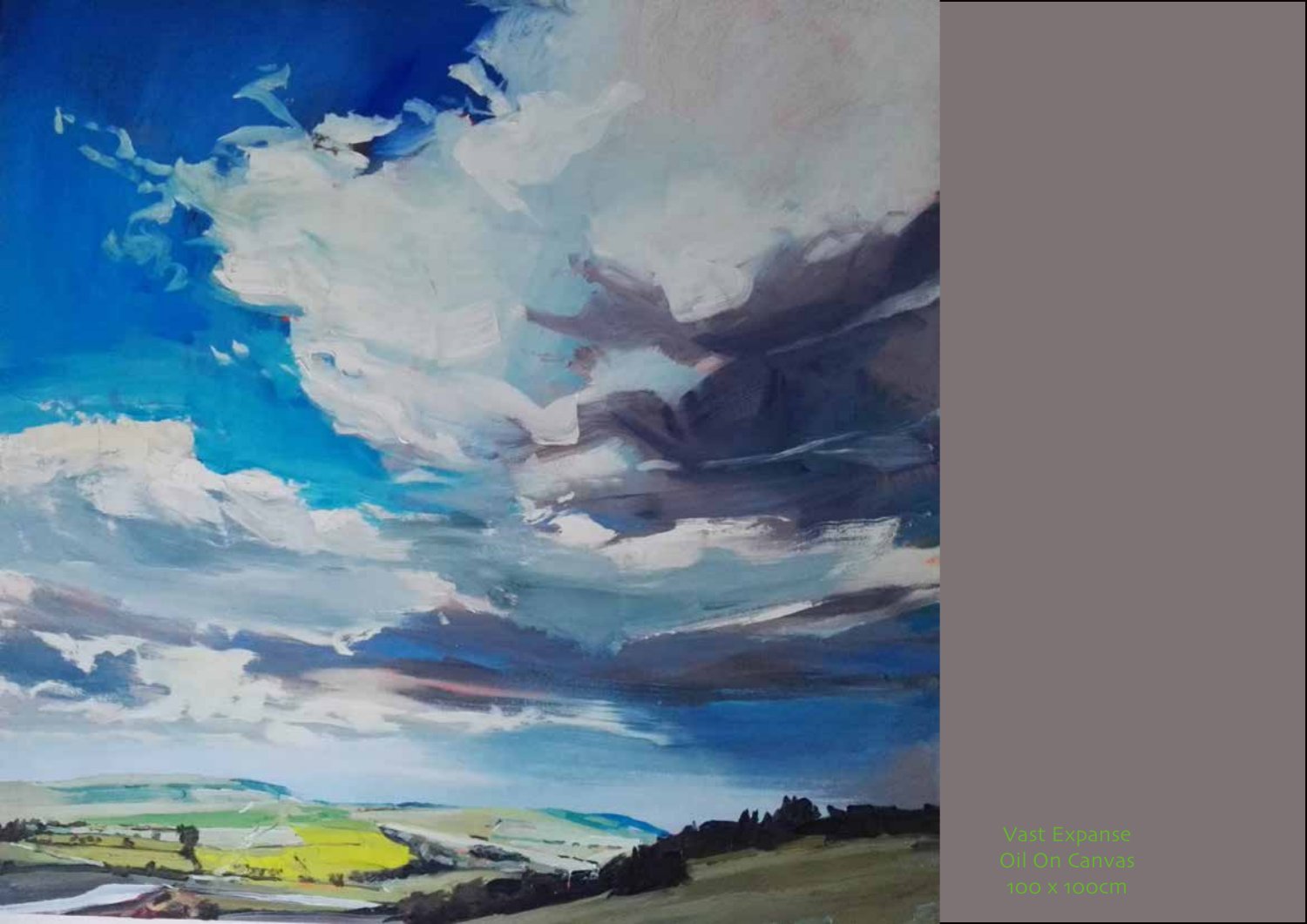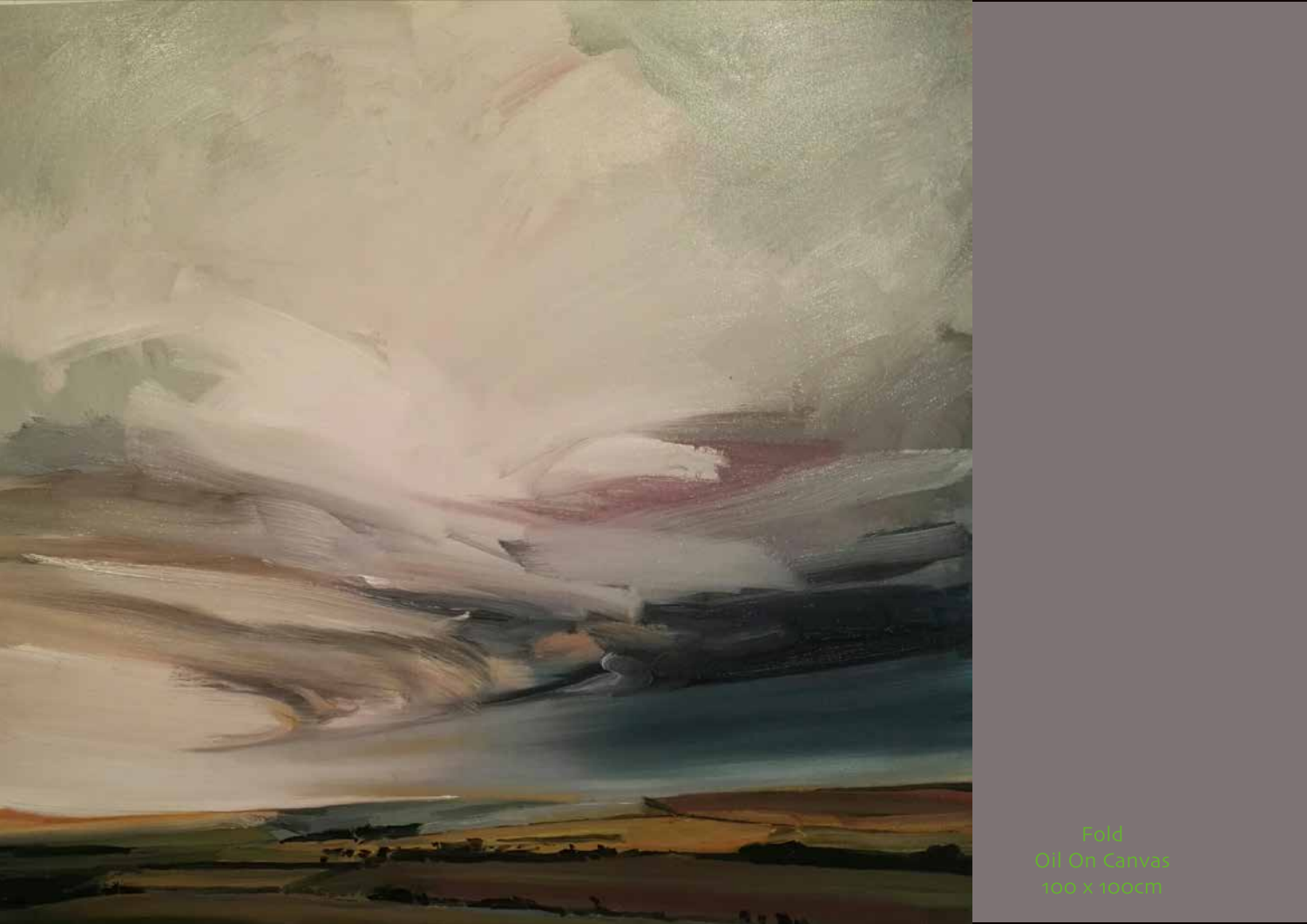